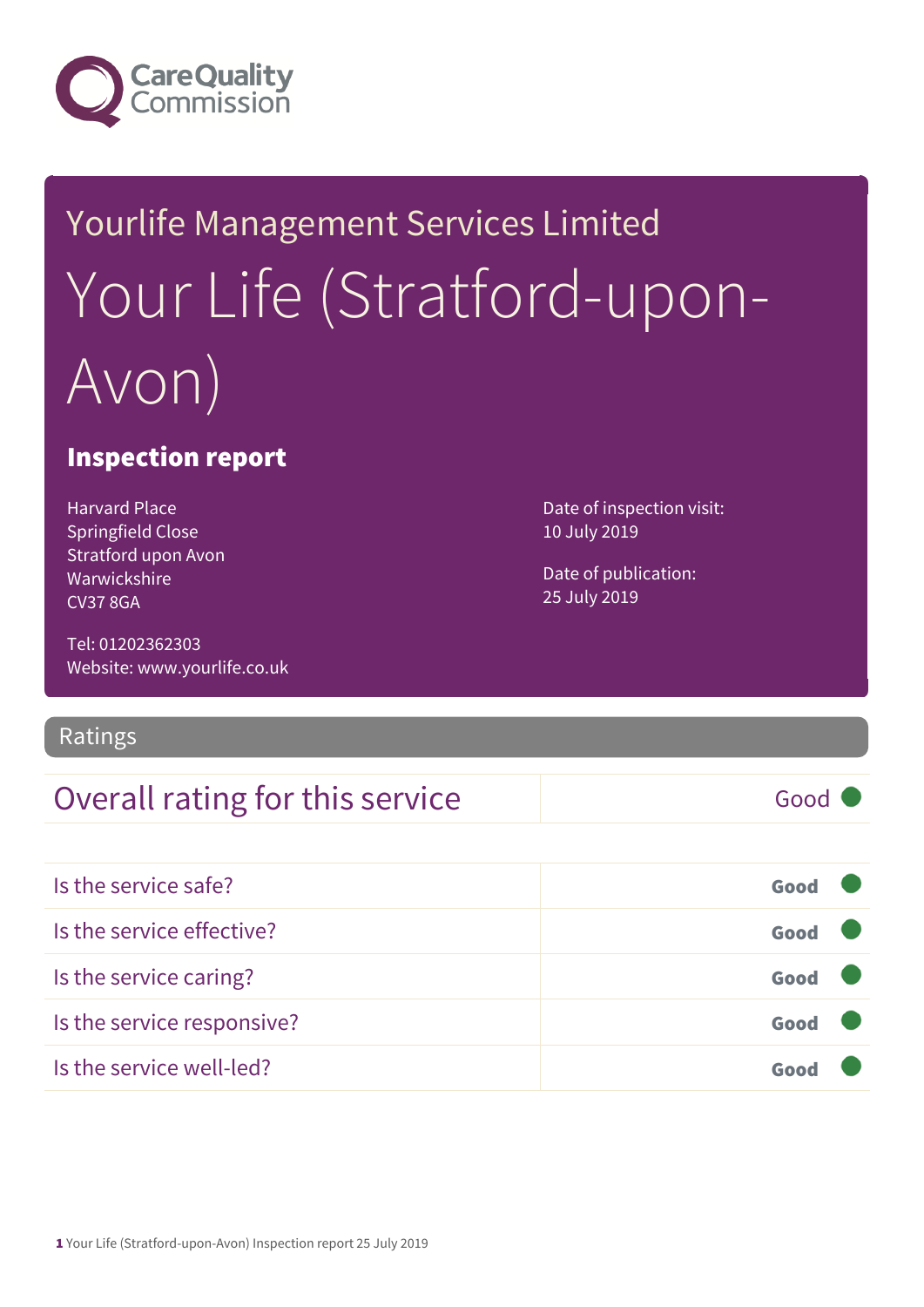### Summary of findings

### Overall summary

#### About the service:

Your Life (Stratford-upon-Avon) is a domiciliary care agency that was providing personal care to two older adults living in their own homes at the time of the inspection.

People's experience of using this service:

People told us they felt safe and described the staff as being honest and trustworthy. Staff had knowledge and training around safeguarding and understood their responsibilities to keep people safe. Procedures were in place to reduce the risk of infection. Staff had the training and knowledge to effectively meet people's healthcare needs.

People were treated with dignity and respect and were encouraged to maintain their independence. Staff showed warm and caring attitudes to the people they supported. People were supported to access appropriate healthcare professionals and services to ensure care remained responsive to their individual needs. Processes were in place to monitor and improve the quality of the service.

Records showed us staff had been recruited safely, including criminal record checks to ensure they were suitable to work with vulnerable adults. Staffing levels met people's care needs and individual choices and had the flexibility to be responsive when needs changed. Staff were trained in medicines management and knew how to ensure that people received their medicines on time and as they had been prescribed.

For more details, please see the full report which is on the CQC website at www.cqc.org.uk.

Rating at last inspection: This service was registered with us on 10 July 2018 and this is the first inspection.

#### Why we inspected: This was a planned inspection.

#### Follow up:

We will continue to monitor intelligence we receive about the service until we return to visit as per our reinspection programme. If any concerning information is received, we may inspect sooner.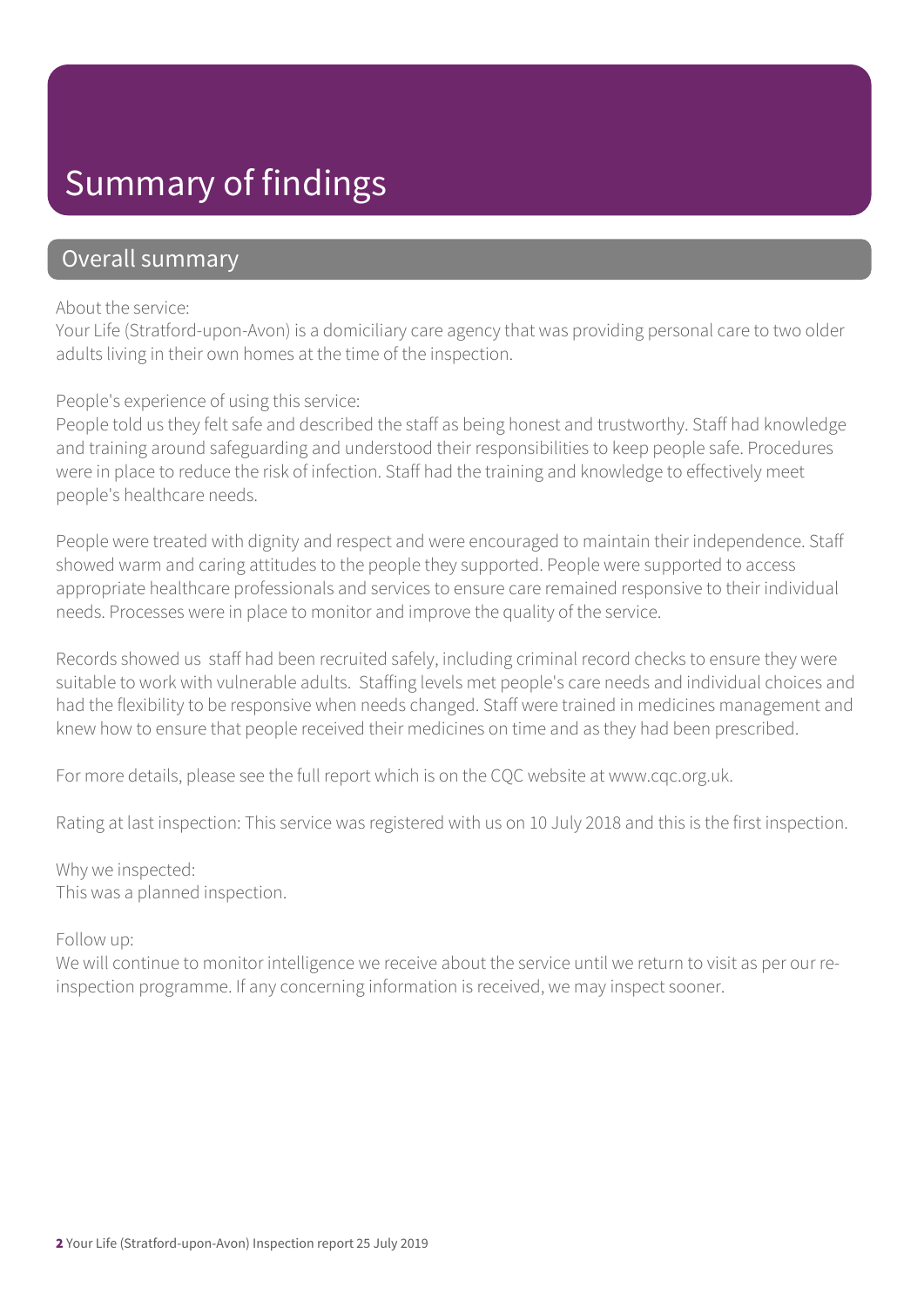### The five questions we ask about services and what we found

We always ask the following five questions of services.

| Is the service safe?                          | Good |
|-----------------------------------------------|------|
| The service was safe.                         |      |
| Details are in our safe findings below.       |      |
| Is the service effective?                     | Good |
| The service was effective.                    |      |
| Details are in our effective findings below.  |      |
| Is the service caring?                        | Good |
| The service was caring.                       |      |
| Details are in our caring findings below.     |      |
| Is the service responsive?                    | Good |
| The service was responsive.                   |      |
| Details are in our responsive findings below. |      |
| Is the service well-led?                      | Good |
| The service was well led.                     |      |
| Details are in our well-led findings below.   |      |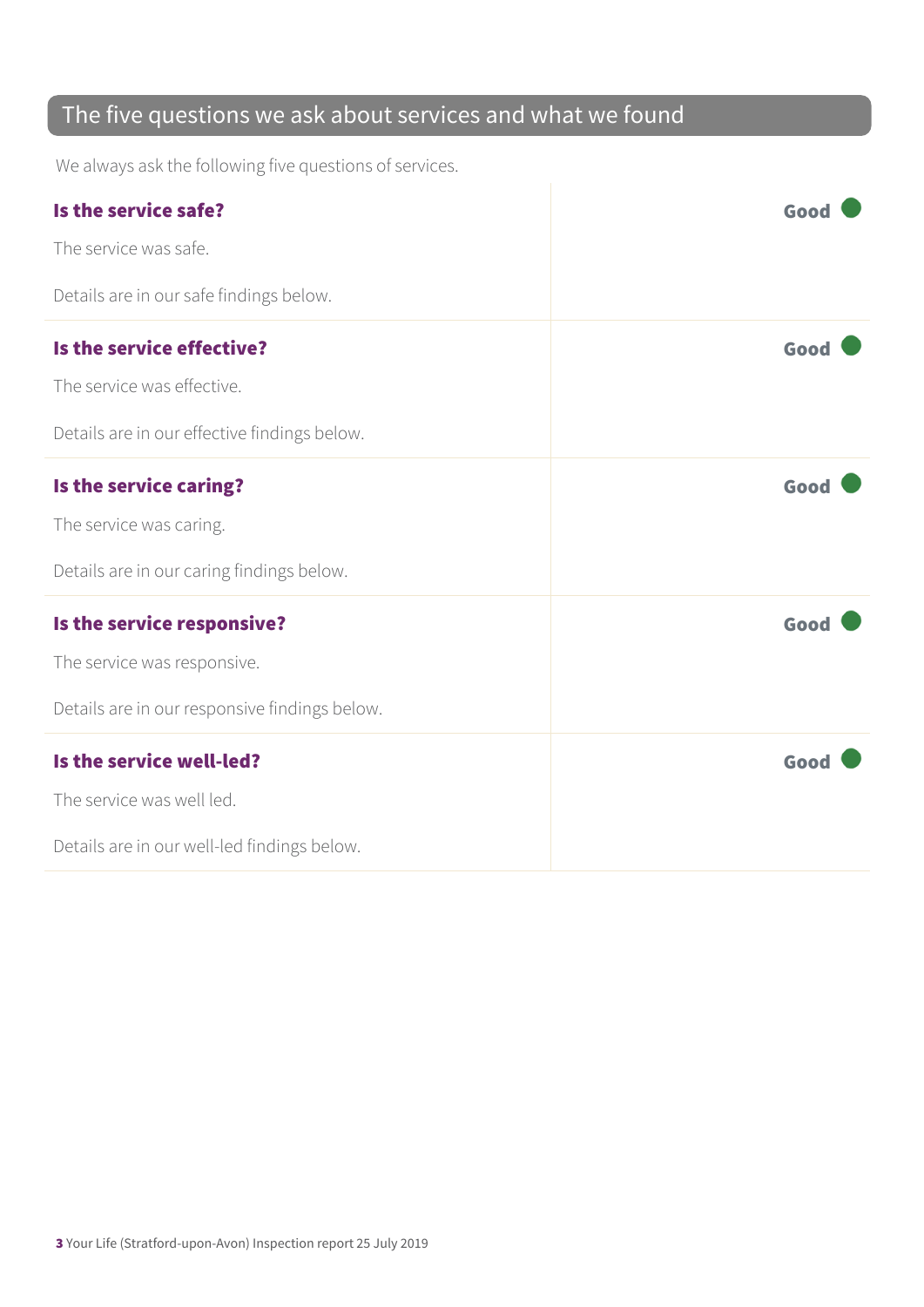

# Your Life (Stratford-upon-Avon) Detailed findings

### Background to this inspection

#### The inspection

We carried out this inspection under Section 60 of the Health and Social Care Act 2008 (the Act) as part of our regulatory functions. This inspection was planned to check whether the provider was meeting the legal requirements and regulations associated with the Act, to look at the overall quality of the service, and to provide a rating for the service under the Care Act 2014

Inspection team This inspection was carried out by one inspector.

Service and service type Your Life (Stratford-upon-Avon) is a domiciliary care agency. It provides personal care to people living in their own houses and flats. It provides a service to older adults.

The service had a manager registered with the Care Quality Commission. This means that they and the provider are legally responsible for how the service is run and for the quality and safety of the care provided.

#### Notice of inspection

We gave the service 48 hours' notice of the inspection. This was because it is a small service and we needed to be sure that the provider or registered manager would be in the office to support the inspection. Inspection activity started on 8 July 2019 and ended on 17 July 2019. We visited the office location on 10 July 2019.

#### What we did

Before the inspection we looked at notifications we had received about the service. The provider was not asked to complete a provider information return prior to this inspection. This is information we require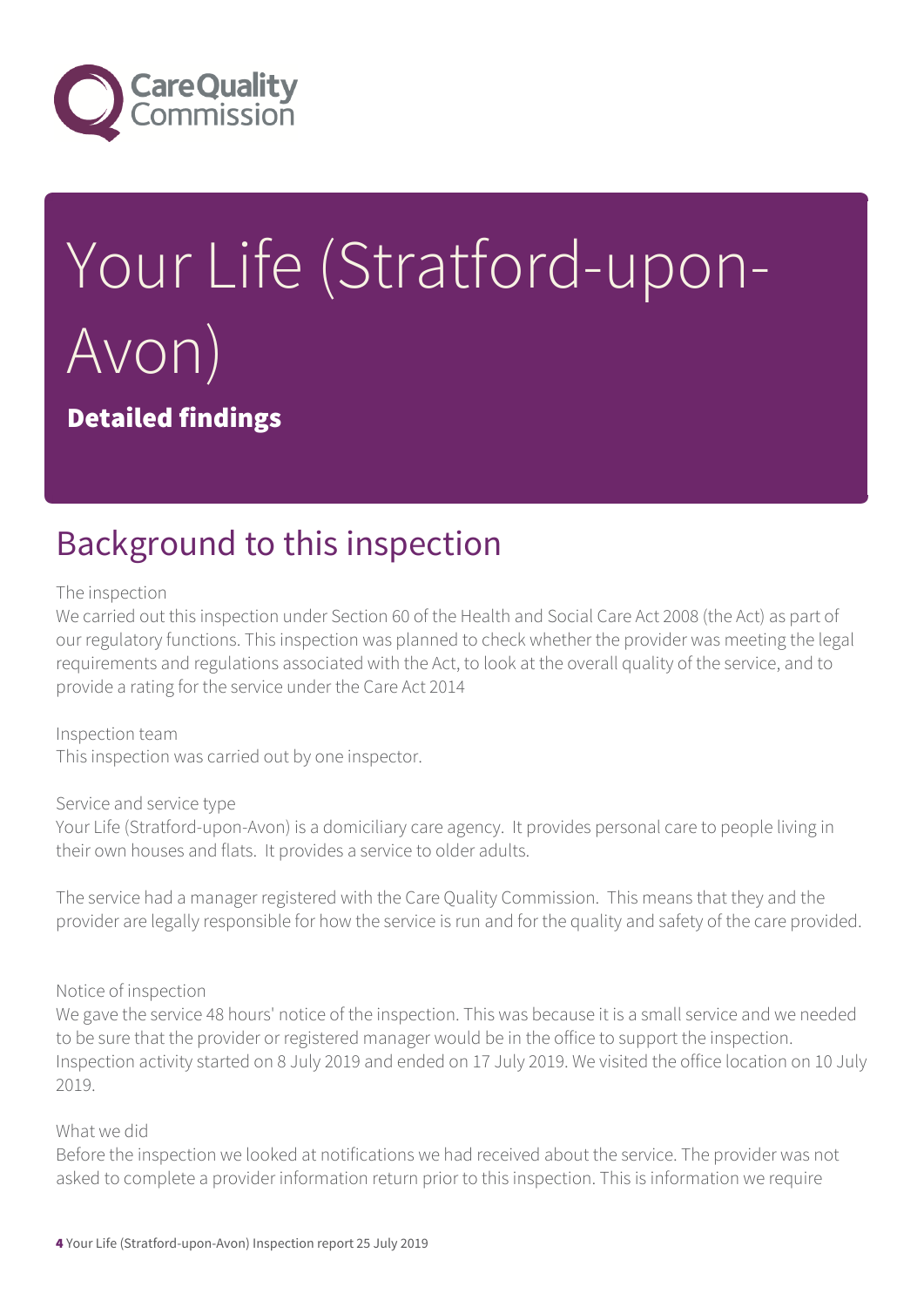providers to send us to give some key information about the service, what the service does well and improvements they plan to make. We took this into account when we inspected the service and made the judgements in this report.

The registered manager was not available during the inspection as they were on annual leave. However, they had made arrangements for senior staff to be available. During our inspection we spoke with one person who used the service, one relative, the operations manager and two duty managers.

We reviewed two people's care files and looked at their care plans and risk assessments. A variety of records relating to the management of the service, including policies and procedures were reviewed.

#### After the inspection

We spoke with a relative by telephone. We took their feedback into account when we made our judgement about this service.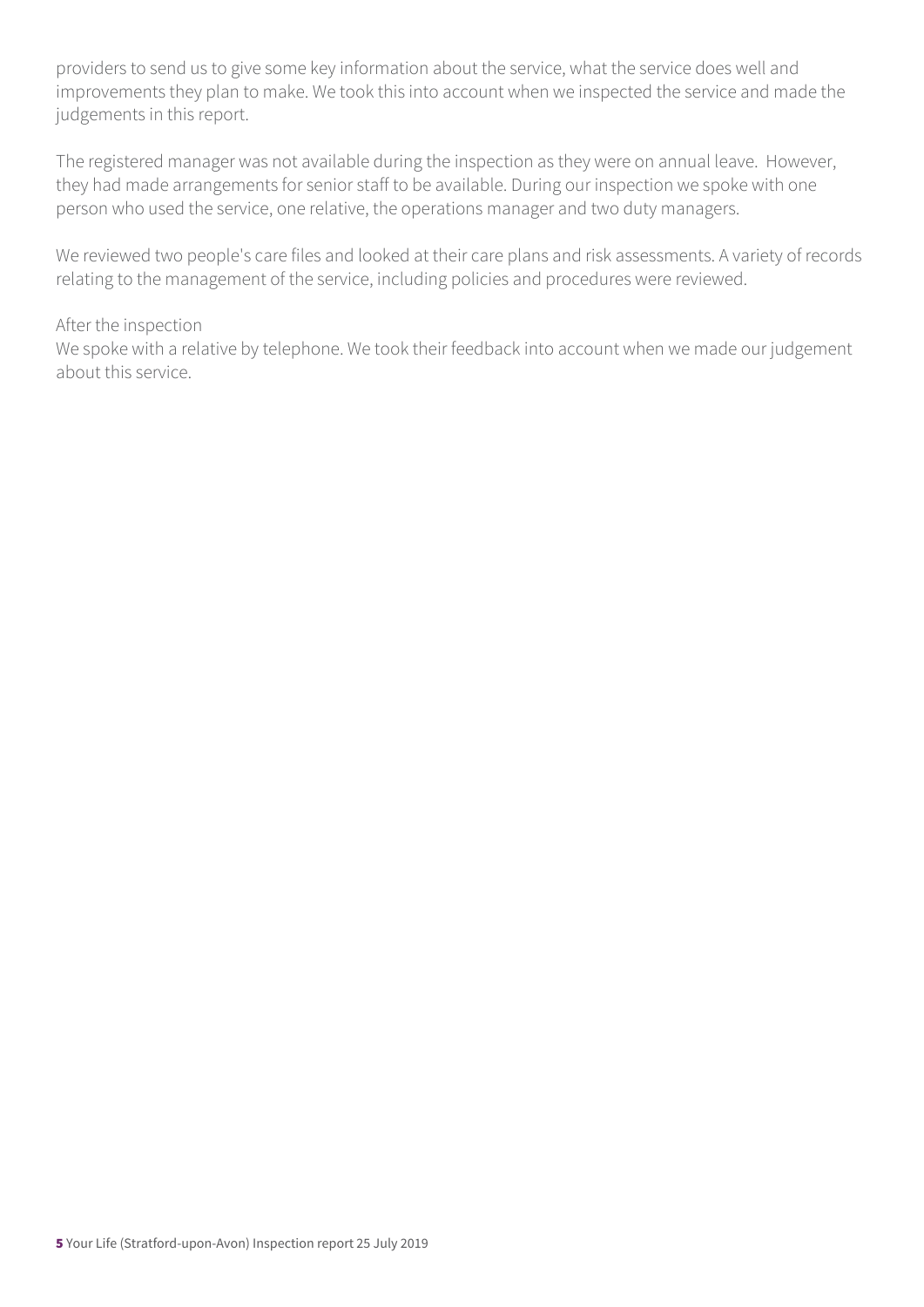

### Is the service safe?

### Our findings

Safe – this means we looked for evidence that people were protected from abuse and avoidable harm.

Good: This meant people were safe and protected from avoidable harm.

Systems and processes to safeguard people from the risk of abuse

- People felt the care and support they received was safe. One person said, "All of the staff are some of the most lovely, trustworthy people you could meet. I feel very safe in their care."
- People were supported by staff that understood their responsibilities to safeguard people from abuse and harm. Staff told us who they would contact and felt confident any concerns would be immediately acted upon.
- ●The provider's systems and processes helped ensure people that received a personal care service, were kept safe from the risk of harm or abuse.

Assessing risk, safety monitoring and management

- ●People had detailed and comprehensive risk assessments in their care records. These contained plans to minimise risks such as moving and handling and falls risks.
- ●Risks were assessed and reviewed using key information from staff, such as observations and their experiences of providing support to the person. Where necessary, advice from external health and social care professionals was incorporated into risk management plans. For example, staff followed the advice of a physiotherapist when supporting a person as they recovered from an injury.
- Staffing and recruitment
- ●There were enough staff to safely meet and support people with their needs.
- ●Sufficient numbers of staff were available to provide people with their care calls which were scheduled in a timely way.
- ●The provider had a recruitment process which included the relevant checks to ensure new staff candidates were suitable to work with vulnerable people.
- ●Records showed recruitment processes were followed.

#### Using medicines safely

- ●People received their medicines in line with their prescription and from staff that had the training and knowledge to do this safely. At the time of our inspection staff were only administering topical creams. Body maps had been completed to clearly demonstrate where creams needed to be applied. Records confirmed these were being administered appropriately.
- ●Medicine records were accurate, complete and up to date. The provider had a system to audit records and follow up any gaps or mistakes in records.

Preventing and controlling infection

●The provider had processes to reduce the risk of the spread of infection.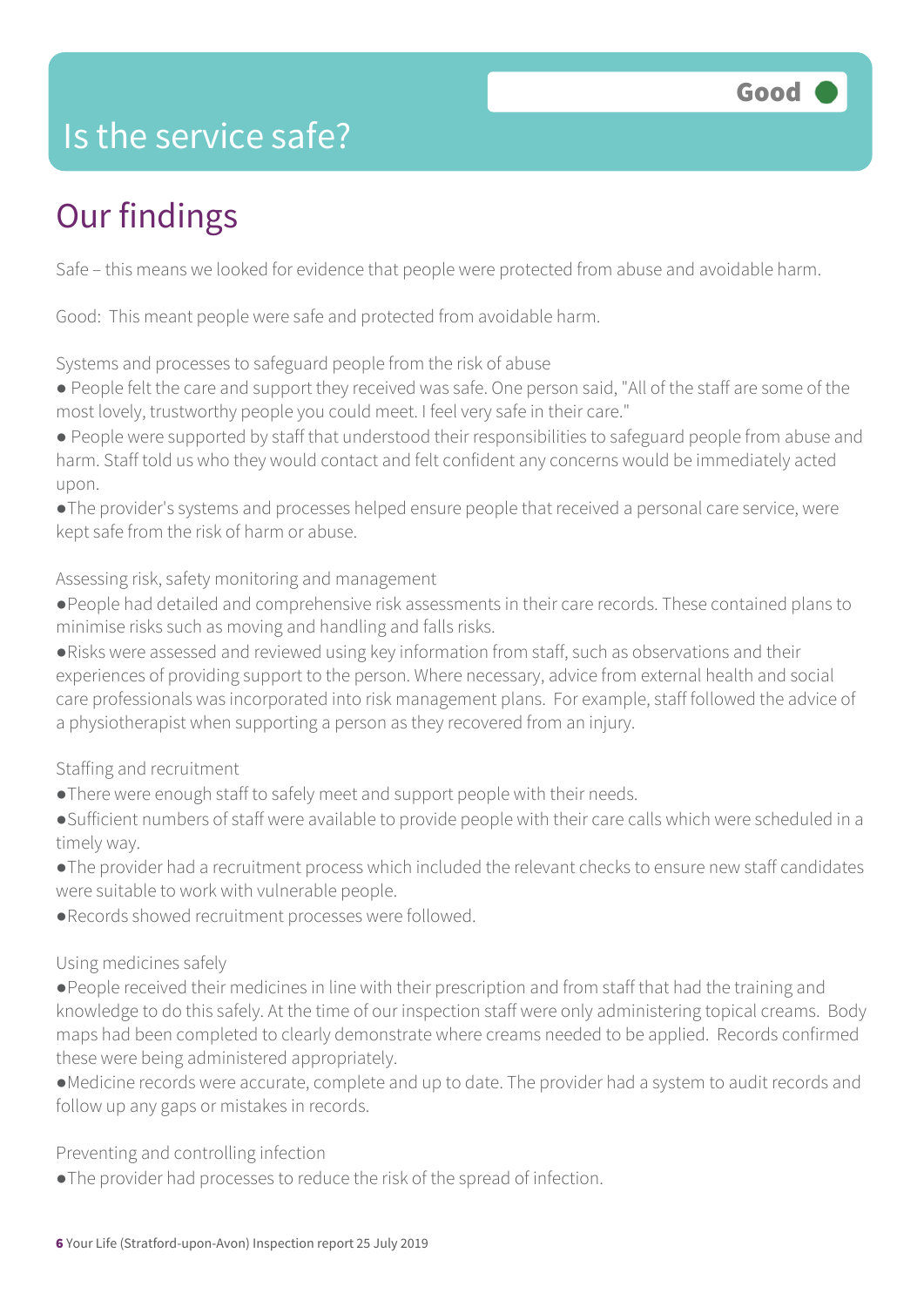●All staff had received infection control training from the provider and had access to disposable gloves and aprons. Staff understood the importance of good infection control and what measures needed to be taken, including effective hand washing.

#### Learning lessons when things go wrong

●The provider had a group compliance manager who regularly communicated any outcomes or lessons learnt from accidents and incidents in any of the provider's locations. The operations manager explained this enabled "Duplicate learning of lessons, so that the risk of reoccurrence of safeguarding is reduced." This demonstrated that the provider used accidents and incidents as an opportunity to learn and reflect on practice.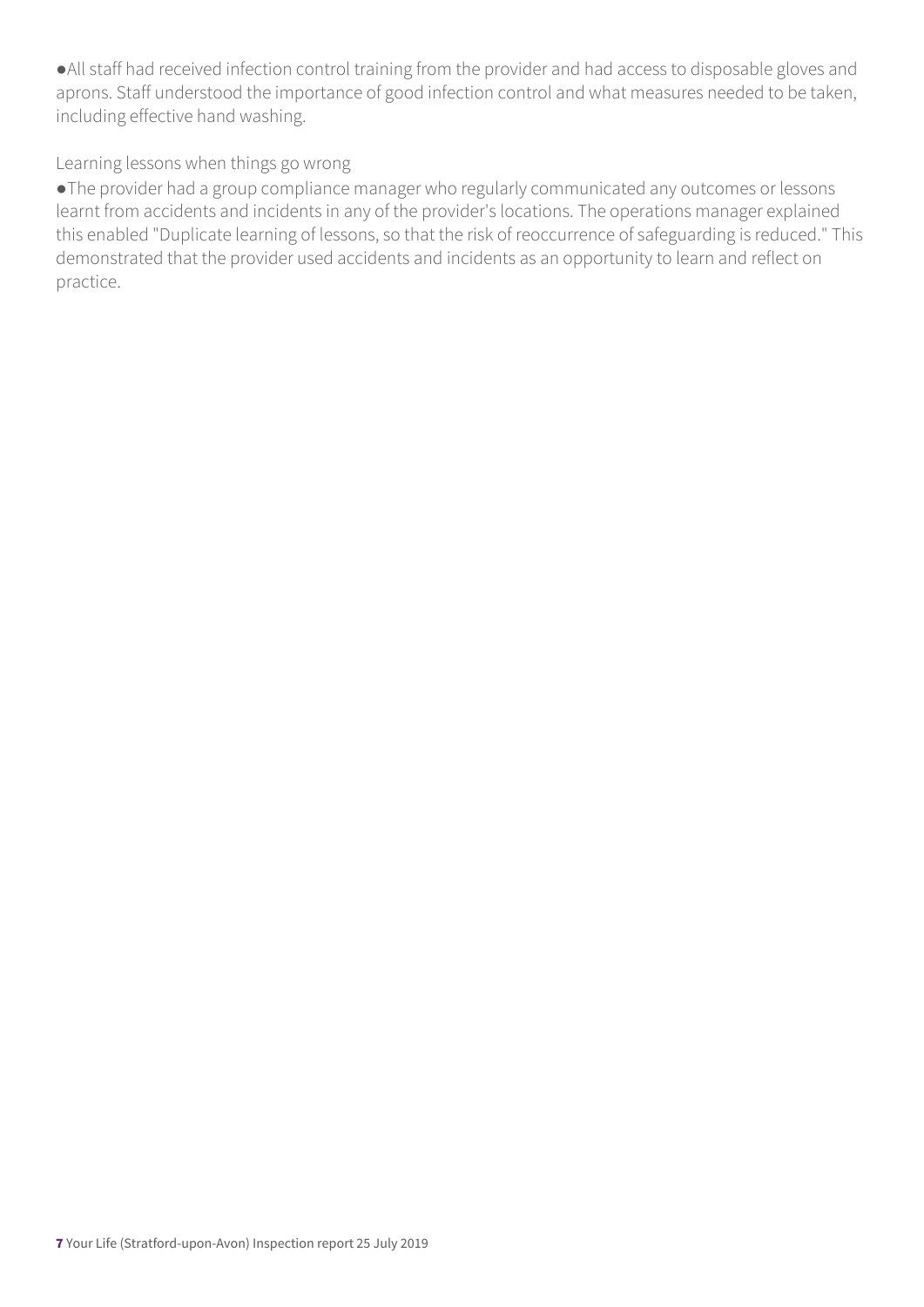### Is the service effective?

# Our findings

Effective – this means we looked for evidence that people's care, treatment and support achieved good outcomes and promoted a good quality of life, based on best available evidence

Good: This meant people's outcomes were consistently good, and people's feedback confirmed this.

Assessing people's needs and choices; delivering care in line with standards, guidance and the law ●People had detailed assessments of their health and social care needs prior to the start of their care. This ensured the provider and staff understood what care and support needs were to be met.

- ●Where needed, the provider liaised with other health and social care professionals such as nurses and doctors. Staff followed advice and guidance given by these professionals in a timely and effective manner.
- ●Staff said care plans and risk assessments contained relevant information so they could provide support according to people's needs and choices.
- ●People felt staff were able to support and meet their individual needs. One person said, "Staff have helped me get back on my feet."

#### Staff support: induction, training, skills and experience

- ●The provider ensured all staff received training that was relevant to their roles. Training included, medicines management, moving and handling, safeguarding and the Mental Capacity Act 2005.
- ●Staff felt supported in their roles and told us there was scope for further training and development of their skills. One staff member said, "The whole organisation is supportive, right from your colleagues through to your manager and their managers."

Supporting people to eat and drink enough to maintain a balanced diet

- ●All staff had training in food hygiene which ensured they could safely support people with eating and drinking.
- ●Where required staff worked with other professionals to ensure people had enough to eat and drink. For example, concerns had been raised that one person was not eating enough to stay healthy. Staff were prompting and assisting the person to have a healthy diet.

#### Staff working with other agencies to provide consistent, effective, timely care

- ●Any important information from other professionals was shared with staff and people's care records updated promptly. People's care records showed that people were able to access a wide variety of core and specialist external healthcare services.
- ●Where people's needs were becoming more complex due to their health conditions, the registered manager made sure reviews were held with the relevant professionals. We saw an example where staff had identified concerns over signs of deterioration in a person's health. These concerns had been escalated to the registered manager, shared with the family and referred to the person's doctor.
- ●One person told us that following a fall, staff quickly ensured that emergency services attended. This person explained they were now, "Well on the road to recovery thanks to their (staff) quick responses."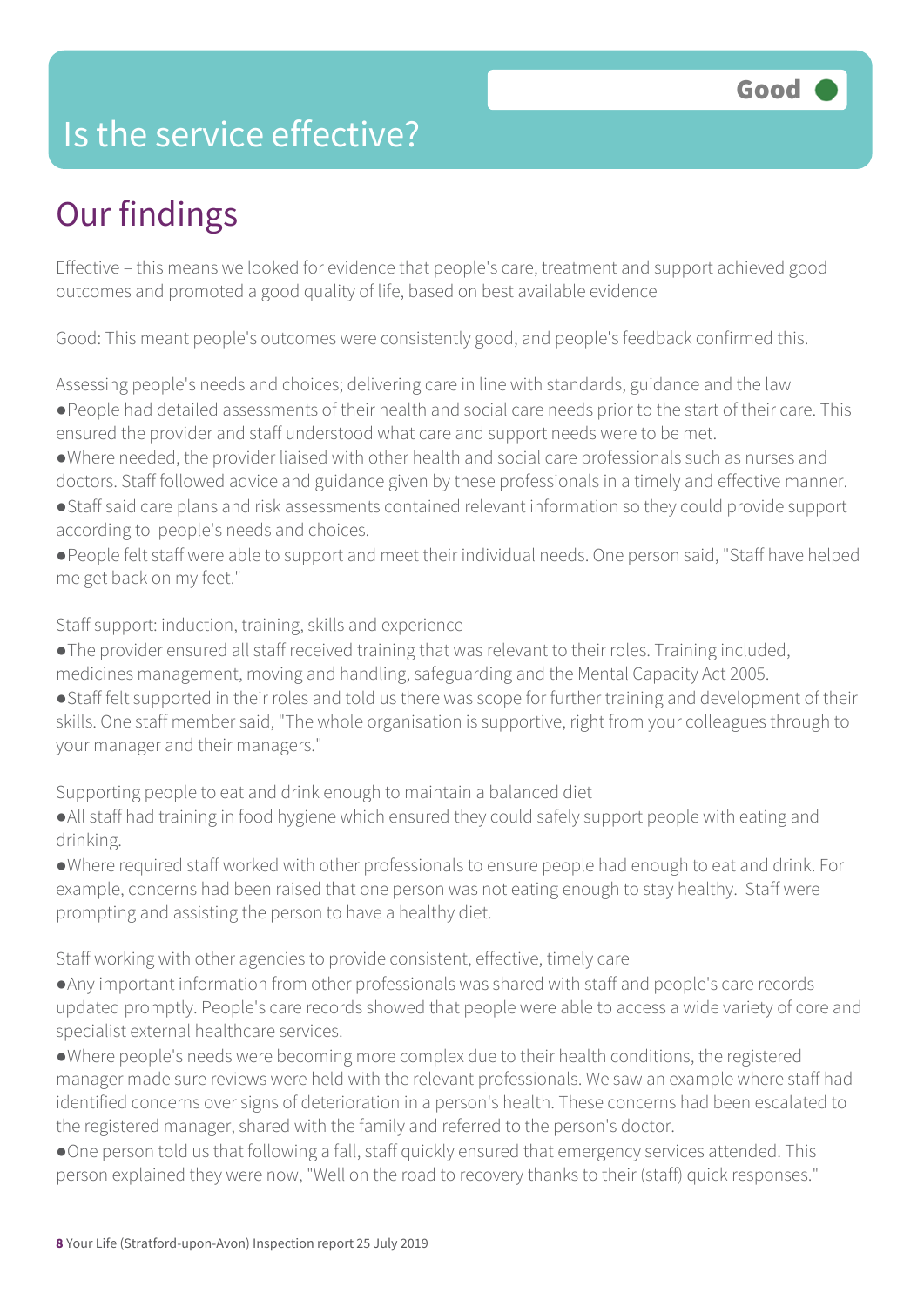Adapting service, design, decoration to meet people's needs

●People's home environments had been designed to meet the needs of older people. This included a call alarm system linked to staff in the building and wet room walk in showers. Communal areas in the building and the gardens were accessible to people with mobility needs. Charging points were in place for electric scooters.

Ensuring consent to care and treatment in line with law and guidance

The Mental Capacity Act 2005 (MCA) provides a legal framework for making particular decisions on behalf of people who may lack the mental capacity to do so for themselves. The Act requires that, as far as possible, people make their own decisions and are helped to do so when needed. When they lack mental capacity to take particular decisions, any made on their behalf must be in their best interests and as least restrictive as possible.

Where people may need to be deprived of their liberty in order to receive care and treatment in their own homes, the DoLS cannot be used. Instead, an application can be made to the Court of Protection who can authorise deprivations of liberty. We found the service was working within the principles of the Act.

●Records showed people consented to their care and support plans.

●Care workers promoted people's choices and sought consent each time they supported people with personal care.

●Staff received training in the Mental Capacity Act 2005 and understood how to make best interests' decisions if people lacked capacity.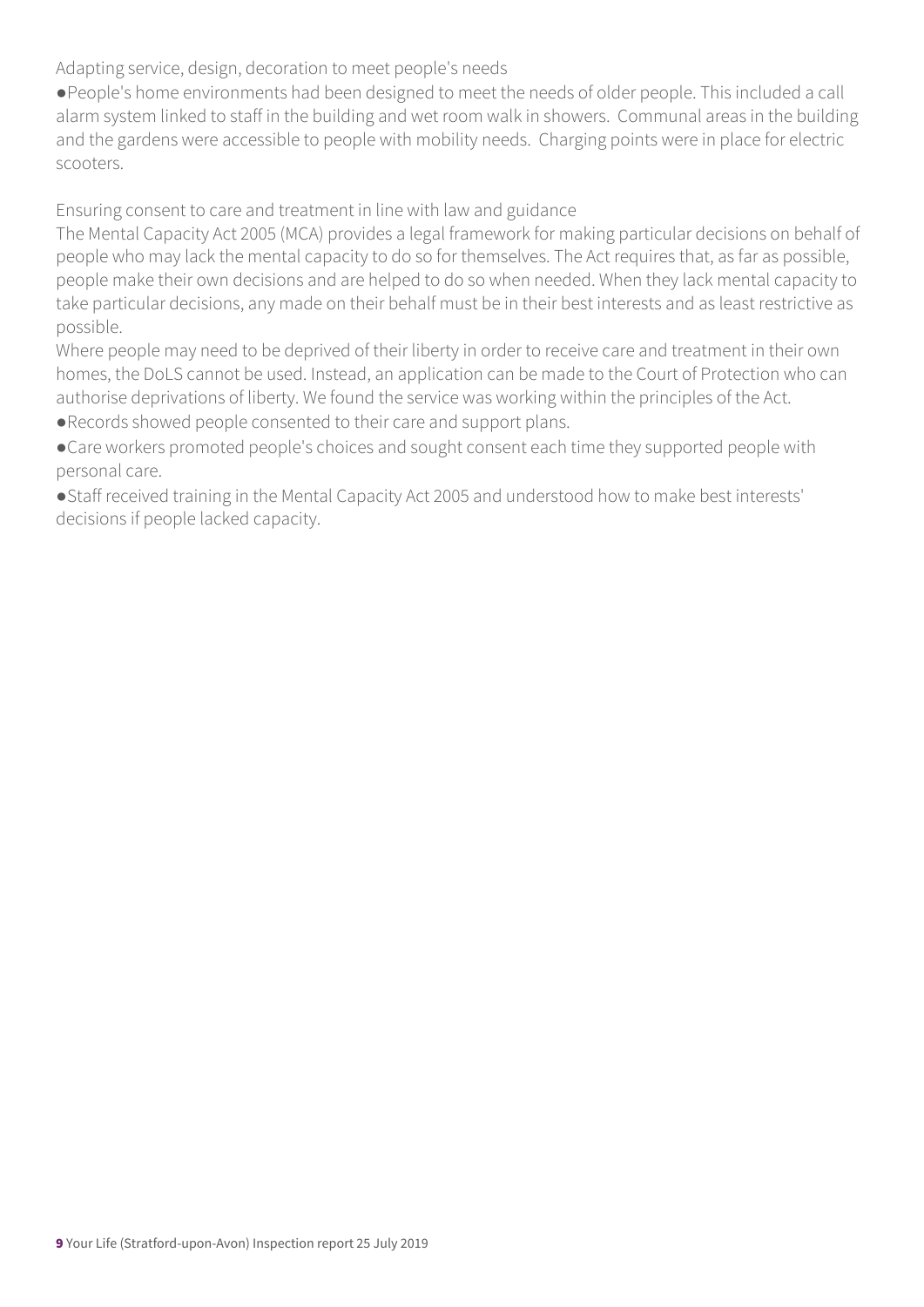### Is the service caring?

## Our findings

Caring – this means we looked for evidence that the service involved people and treated them with compassion, kindness, dignity and respect

Good: $\Box$ This meant people were supported and treated with dignity and respect; and involved as partners in their care.

Ensuring people are well treated and supported; respecting equality and diversity

- ●People told us staff were kind and caring and always treated them with dignity and respect. One person said, "You cannot fault the staff at all. They are all absolutely lovely."
- ●Staff were knowledgeable about the people they were caring for and were able to explain people's individual needs, interests and requirements.
- ●The manager and staff took care to ensure people's support was personalised, so their experiences of care were focussed on what they needed.
- ●Staff understood the principles behind equality, diversity and human rights. We were assured that whatever denomination, sexual preference, gender or faith that no one would be prejudiced in any way.

Supporting people to express their views and be involved in making decisions about their care

- ●People were involved in their care and support decisions. There were regular reviews of people's care and this was with the full involvement of the person.
- ●People were supported to express their views and any concerns they had about their care and support. There were regular meetings for people that used the service.

Respecting and promoting people's privacy, dignity and independence

●People and relatives told us people were treated with dignity, respect and that their independence was promoted.

●Staff told us they took pride in providing high quality care that was tailored to people's individual needs. Staff reinforced the importance of promoting dignity and respect in everything they did. What we saw confirmed staff consistently worked in accordance with these values.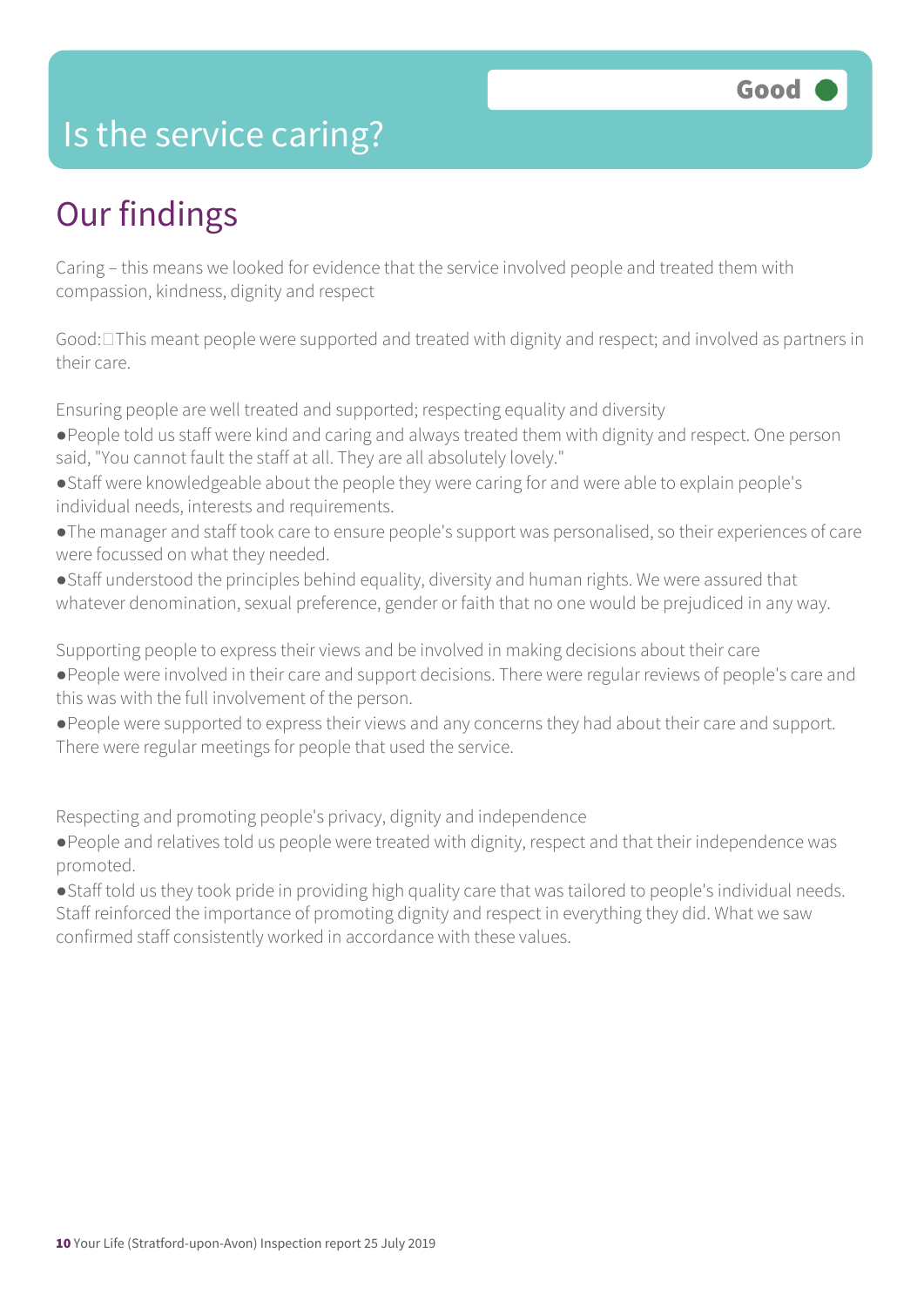

### Is the service responsive?

# Our findings

Responsive – this means we looked for evidence that the service met people's needs

Good:  $\Box$  This meant people's needs were met through good organisation and delivery.

Planning personalised care to ensure people have choice and control and to meet their needs and preferences

●People's needs were comprehensively detailed in their care plans which included information about how they wished to receive their care and support.

●People's care records contained information about their histories, hobbies and interests and likes and dislikes. This ensured staff could respond to people as individuals and respect their lifestyle choices.

●Staff told us care plans were reviewed when a person's needs changed and always involved the individual concerned.

Meeting people's communication needs

Since 2016 onwards all organisations that provide publicly funded adult social care are legally required to follow the Accessible Information Standard (AIS). The standard was introduced to make sure people are given information in a way they can understand. The standard applies to all people with a disability, impairment or sensory loss and in some circumstances to their care staff.

●We found that whilst the operations manager did not have a clear awareness of the AIS, the provider was already working to these principles. There were mechanisms in place to adapt any information into different formats where needed.

●Staff had a clear understanding of people's own individual communication styles and understood what verbal and non-verbal cues were for people.

Improving care quality in response to complaints or concerns

●The provider had a system to log, respond, follow up and close complaints.

●The complaints procedure was available for all to view in communal areas. It contained information about how and to who people could complain. People told us they only had to mention something to staff or the registered manager, and it would be listened to. Everyone we spoke with was positive about their care and support.

End of life care and support

- ●The provider did not currently have any people receiving end of life care.
- ●The provider had procedures to ensure that people's end of life wishes were recorded and reviewed with the person concerned.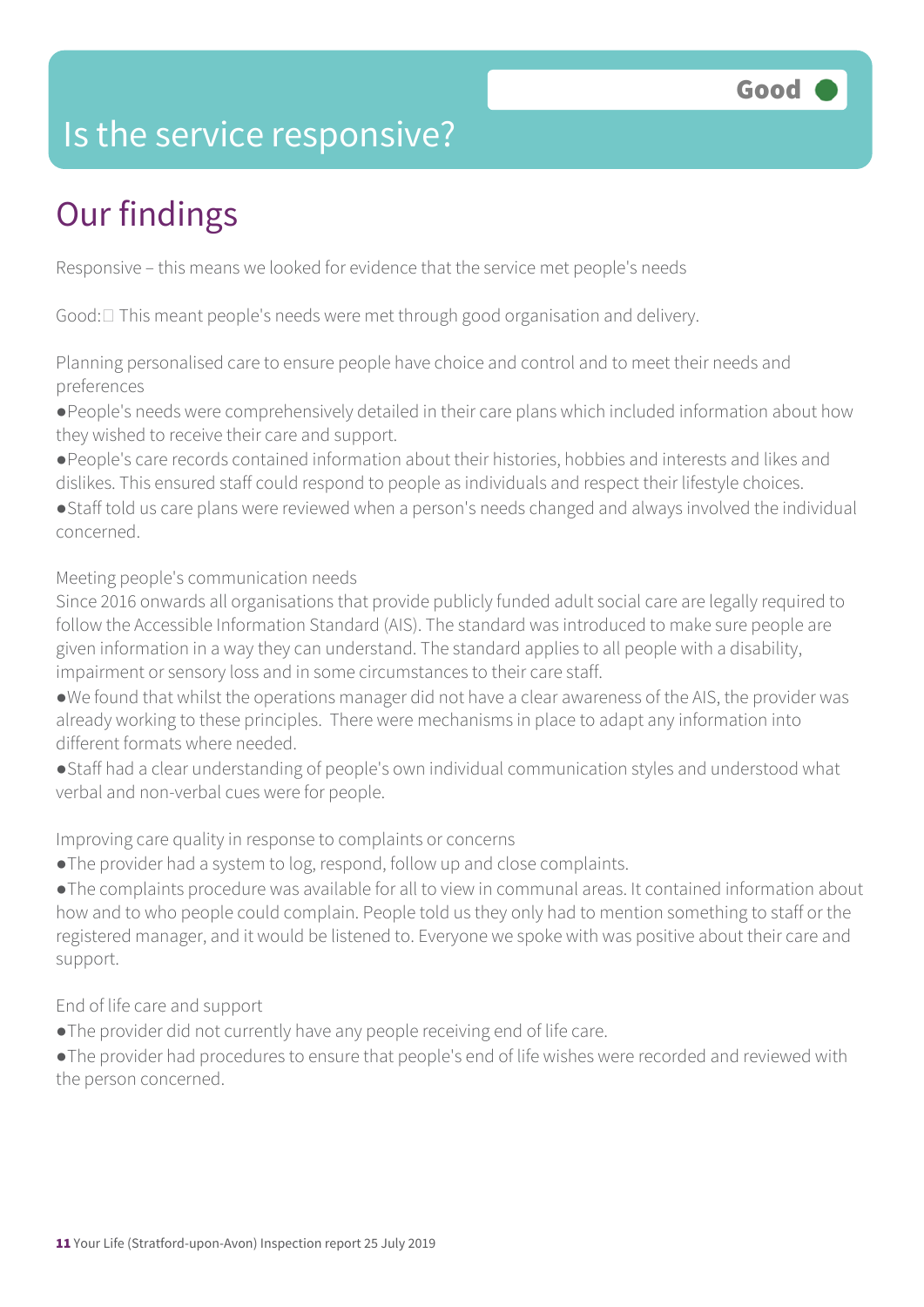### Is the service well-led?

# Our findings

Well-Led – this means we looked for evidence that service leadership, management and governance assured high-quality, person-centred care; supported learning and innovation; and promoted an open, fair culture.

Good: This meant the service was consistently managed and well-led. Leaders and the culture they created promoted high-quality, person-centred care.

Promoting a positive culture that is person-centred, open, inclusive and empowering, which achieves good outcomes for people; Managers and staff being clear about their roles, and understanding quality performance, risks and regulatory requirements

- ●The provider had systems and processes to monitor the quality of the service and ensure people consistently received safe, effective and responsive care.
- ●Feedback from people, their relatives and staff confirmed people felt well cared for by staff. We received consistent feedback that the service was providing personalised care to people.
- ●There was a clear understanding from the management team about their roles and responsibilities in managing risks and promoting a quality service.

●The provider understood its regulatory responsibilities for sharing information with CQC. Where required statutory notifications had been made to us. A notification is the action that a provider is legally bound to take to tell us about any changes to their regulated services or incidents that have taken place in them.

Engaging and involving people using the service, the public and staff, fully considering their equality characteristics

●The provider used a range of methods to involve people and staff including formal and informal meetings. This helped people to communicate effectively with the registered manager and the staff about any aspects of their care or support.

●Staff had regular team meetings, supervisions and appraisals which ensured they were kept up to date with important information. The registered manager said they had an open-door policy so staff could raise any concerns straight away.

●Staff told us they felt valued and well supported by the registered manager.

Continuous learning and improving care; How the provider understands and acts on the duty of candour, which is their legal responsibility to be open and honest with people when something goes wrong

●Accidents and Incidents were recorded and analysed to identify any emerging trends and patterns.

●The manager reported incidents correctly and demonstrated a clear understanding to ensure compliance with duty of candour. The duty of candour is a set of specific legal requirements that providers of services must follow when things go wrong with care and treatment.

●The provider had a management structure that promoted sharing of good practice and learning from any incidents in the provider's other registered locations.